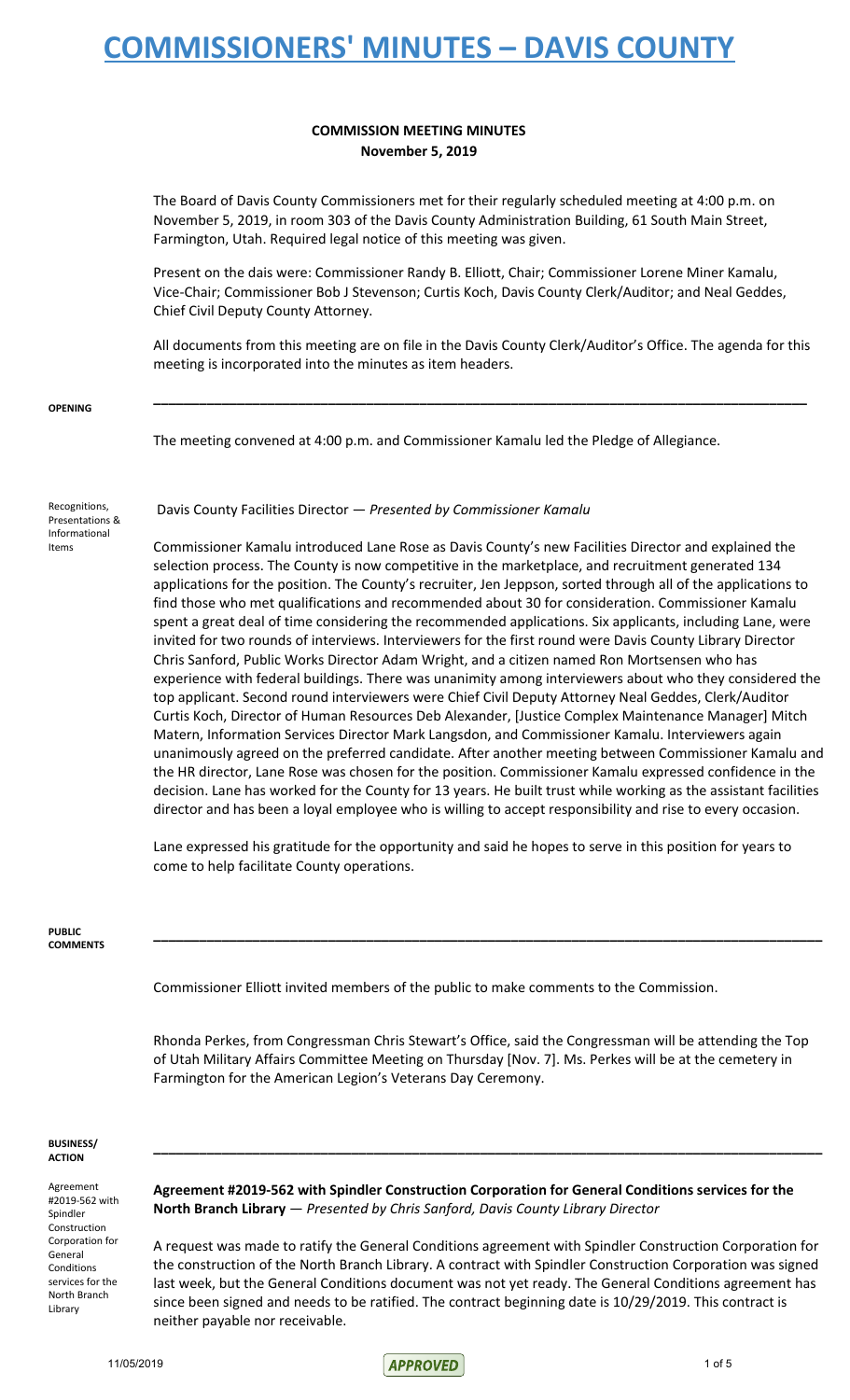Motion to Approve: Com. Kamalu Seconded: Com. Stevenson All voted Aye

Amendment #2015-580-E with Utah Dept. of Health for FY2020 PHHSBG Boost funding

**Amendment #2015-580-E with the Utah Dept. of Health for FY2020 Preventive Health and Health Services Block Grant (PHHSBG) Boost funding** — *Presented by Brian Hatch, Davis County Health Director*

An amendment to a contract with the Utah Department of Health was presented for Fiscal Year 2020 Preventive Health and Human Services Block Grant Boost funding. The funding is for the Suicide Prevention Coalition, suicide work with Davis Behavioral Health, and substance abuse work. The contract period is 10/01/2019 to 09/30/2020. The receivable amount is \$50,677.

Amendment #2015-365-L with Utah Dept. of Human Services, Div. of Aging and Adult Services, funding In-Home Alternatives Program

**Amendment #2015-365-L with the Utah Dept. of Human Services, Division of Aging and Adult Services, to increase funding to In-Home Alternatives Program** — *Presented by Brian Hatch, Davis County Health Director*

An amendment to a contract with the Utah Department of Human Services, Division of Aging and Adult Services, was presented to increase State funding for the County's senior programs. The contract period is 07/01/2019 to 06/30/2020. The receivable amount is \$1,853,800.

> Motion to Approve Items: Com. Kamalu Seconded: Com. Stevenson All voted Aye

Agreement #2019-563 with Morgan Pavement for parking lot preventative maintenance

**Agreement #2019-563 with Morgan Pavement for parking lot preventative maintenance** — *Presented by Lane Rose, Davis County Facilities Director*

A request was made to ratify a contract with Morgan Pavement for parking lot preventative maintenance. Issues related to this contract were discussed in a previous Commission Work Session. The County is moving forward with the contract for services that were provided at the Legacy Events Center and Davis Park Golf Course. The contract period is 10/25/2019 to 11/05/2019. The payable amount is \$6,214.88.

> Motion to Approve: Com. Kamalu Seconded: Com. Stevenson All voted Aye

Grant Award #2019-564 from the Utah Commission of Criminal Juvenile Justice for replacement of retired K9-Nomos

**Grant Award #2019-564 from the Utah Commission of Criminal Juvenile Justice for a replacement K9 for retired K9-Nomos** — *Presented by Chief Deputy Susan Poulsen, Davis County Sheriff's Office*

A grant award from the Utah Commission of Criminal Juvenile Justice was presented. The purpose of the grant is illegal substance abuse prevention, with monies to be used to replace one of the Davis County Sheriff's retired K-9s. The contract period is 01/01/2020 to 06/30/2020. The payable and receivable amount is \$4,500.

Grant Award # 2019-565 from Utah Commission of Criminal Juvenile Justice for replacement of retired K9-Hasko

**Grant Award #2019-565 from Utah Commission of Criminal Juvenile Justice for a replacement K9 for retired K9-Hasko** — *Presented by Chief Deputy Susan Poulsen, Davis County Sheriff's Office*

A second grant award was presented. It was noted that the first grant introduced in this meeting is Federal, and the second is State through UCCJJ. This award is to be used to replace a second K-9 that retired this year. In the past, \$10,000 to \$13,000 has been spent for a Belgian malinois that is dual purpose and fully-trained. The cost for a dog with less training is about \$5,000, but some have been donated in the past. It's hoped there will be a donation again, in which case this grant may be amended for K-9 training for the dogs. The contract period is 01/01/2020 to 06/30/2020. The payable and receivable amount is \$2,500.

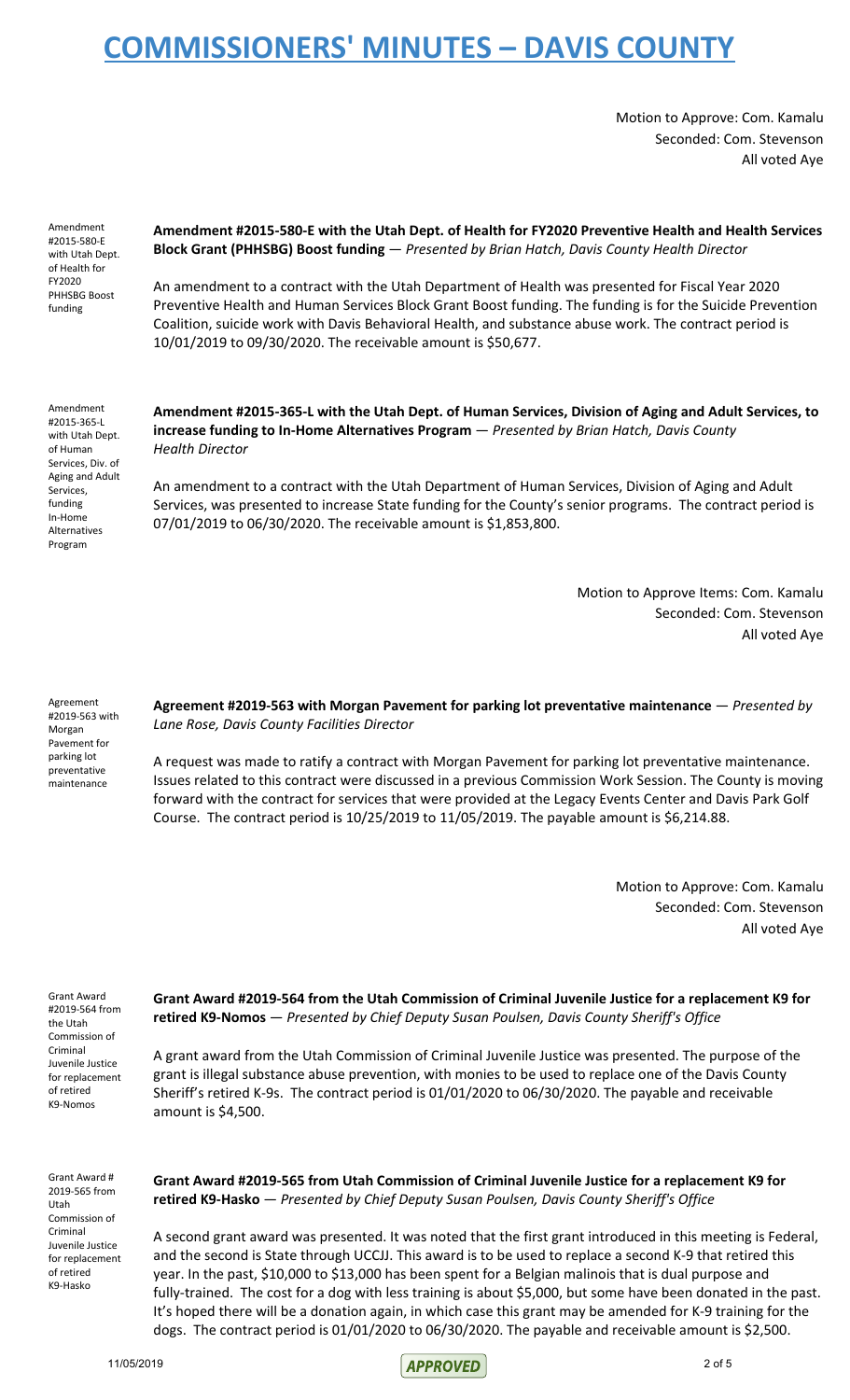Agreement #2019-566 with Interwest Fire Protection, Inc. for fire sprinkler system and extinguisher inspections

**Agreement #2019-566 with Interwest Fire Protection, Inc. for fire sprinkler system and extinguisher inspections** — *Presented by Chief Deputy Susan Poulsen, Davis County Sheriff's Office*

An agreement with Interwest Fire Protection, Inc. was presented. The contract is for inspection of the water system that feeds the sprinklers and all fire prevention throughout the facility, including fire extinguishers. There are no beginning and ending dates for this contract, but the inspection will take place shortly. The payable amount is \$2,888.

> Motion to Approve Items: Com. Stevenson Seconded: Com. Kamalu All voted Aye

Agreement #2019-567 with Davis Behavioral Health for a Receiving Center to meet with individuals at jail facility

**Agreement #2019-567 with Davis Behavioral Health for a Receiving Center to meet with individuals at the jail facility** — *Presented by Chief Deputy Arnold Butcher, Davis County Sheriff's Office*

A request was made to ratify an agreement with Davis Behavioral Health (DBH) for the lease of space to provide a Receiving Center. Davis Behavioral Health has been given an opportunity, with State funding, to pilot a Receiving Center similar to others in the United States. It's an opportunity for individuals to have jail diversion – if they have minor, first-time offenses – instead of having to be taken to an emergency room, where it's very expensive to get over intoxication or other drug problems, or going straight to jail. Law enforcement can take those who have been picked up to this facility, and prosecutors have the opportunity to determine whether these individuals need to go further into that realm or if they can stay out and not reoffend. It doesn't circumvent any legal requirement, but it gives a different space where these individuals can, hopefully, keep their jobs and get the services they need, particularly mental health and substance abuse treatments. The Sheriff, Chief Deputy Butcher, and their team, have been receptive and worked collaboratively to see whether the Receiving Center could work in part of the space at the Work Center while still allowing individuals at the Work Center to have all of the opportunities they've had in the past. The program is being piloted first by two jurisdictions of the County, Layton and Bountiful. The contract begins 11/01/2019 and is for one year [to 11/02/2020]. The receivable amount is \$1.

> Motion to Approve: Com. Stevenson Seconded: Com. Kamalu All voted Aye

Ordinance #8-2019 amending Section 2.48.030 of Davis County Code regarding the fees of Davis County Attorney's **Office** 

**Ordinance #8-2019 amending Section 2.48.030 of Davis County Code regarding the fees of Davis County Attorney's Office** — *Presented by Neal Geddes, Davis County Chief Deputy County Attorney*

An ordinance was presented to amend Section 2.48.030 of Davis County Code regarding the fees of the Davis County Attorney's Office. This ordinance amendment change is to make a fee that the County Prosecutor's Office charges for discovery materials discretionary by changing the word "shall" to "may." The amendment is due in large part to a number of Defense attorneys who have been upset with the practice and have started to charge the County for some of the costs they incur for expert fees, etc. Because the fees the County would be forced to pay to the defense attorneys would be much higher than the fee the County is charging, it was decided to take the ordinance back to "may" and look at fees on a case-by-case basis. In most cases, there probably will not be a charge.

> Motion to Approve: Com. Kamalu Seconded: Com. Stevenson All voted Aye

Commissioner Kamalu moved to recess to Board of Equalization. Commissioner Stevenson seconded the motion. All voted Aye.

**\_\_\_\_\_\_\_\_\_\_\_\_\_\_\_\_\_\_\_\_\_\_\_\_\_\_\_\_\_\_\_\_\_\_\_\_\_\_\_\_\_\_\_\_\_\_\_\_\_\_\_\_\_\_\_\_\_\_\_\_\_\_\_\_\_\_\_\_\_\_\_\_\_\_\_\_\_\_\_\_\_\_\_\_\_\_\_\_**

 $\vert$  APPROVED  $\vert$  and  $\vert$  and  $\vert$  and  $\vert$  and  $\vert$  and  $\vert$  and  $\vert$  and  $\vert$  and  $\vert$  and  $\vert$  and  $\vert$  and  $\vert$  and  $\vert$  and  $\vert$  and  $\vert$  and  $\vert$  and  $\vert$  and  $\vert$  and  $\vert$  and  $\vert$  and  $\vert$  and  $\vert$  and  $\vert$  and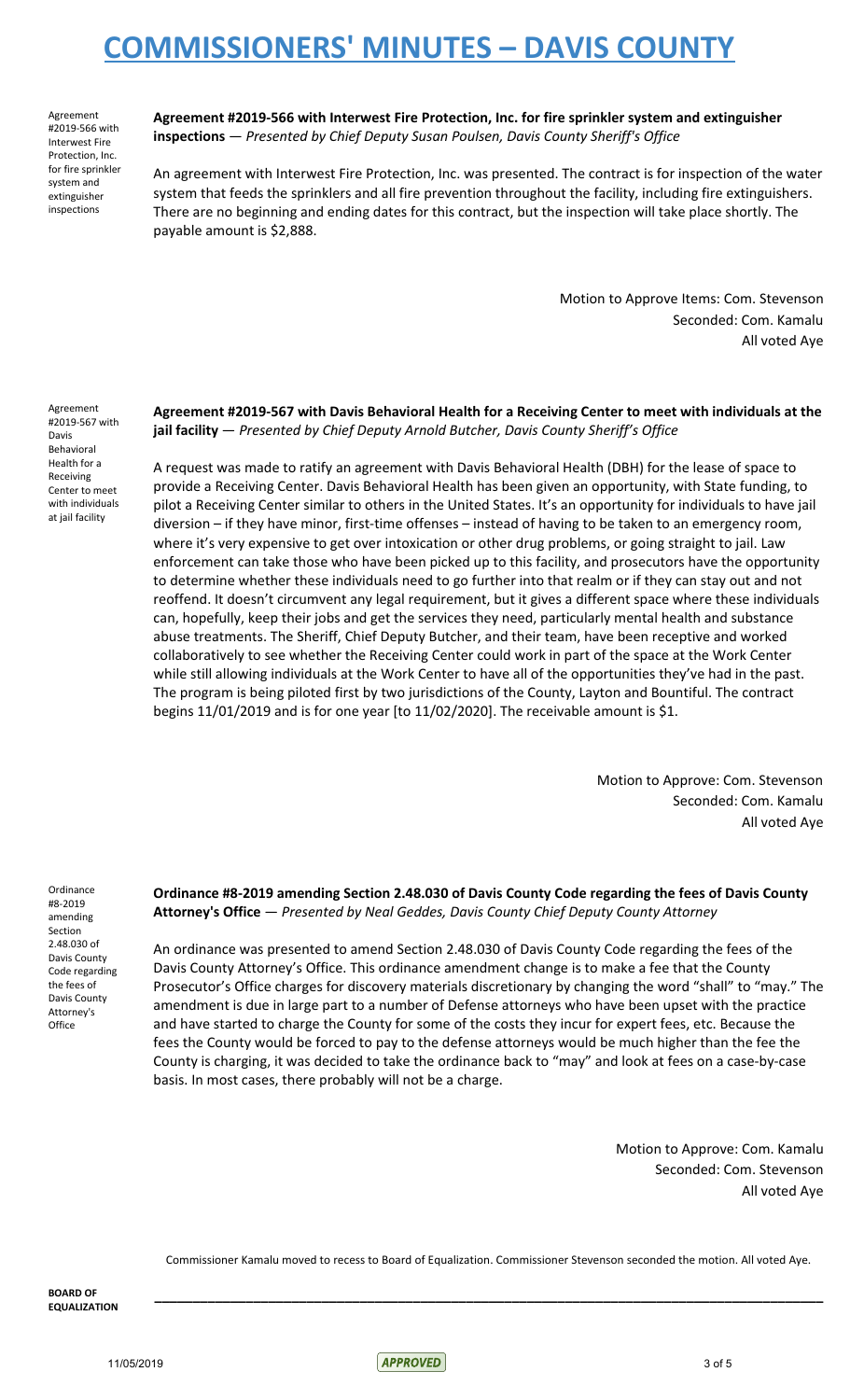#### Property Tax Register

Property Tax Register matters were presented by Curtis Koch, Davis County Clerk/Auditor.

Commissioners were asked to consider the following Auditor's Adjustments: Appeals

- A report with various recommended Approved changes in value totaling \$7,404,291;
- Two large-dollar changes in value  $-$  one with US Alpha Inc. for \$1,668,700, and one with K & M two LLC for \$3,144,999.
- A report listing recommended No Change in Value for several properties.

Abatements:

- Various Late Abatement Application Requests totaling \$15,357.73.
- Corrections:
	- Five 2018 Veteran Exemption Abatements;
	- One abatement because property changed hands and then became tax exempt.

### Assessor's Adjustments:

● A report with various Assessor-initiated corrections.

Motion to Approve: Com. Kamalu Seconded: Com. Stevenson All voted Aye

Commissioner Kamalu moved to reconvene Commission Meeting. Commissioner Stevenson seconded the motion. All voted Aye.

**CONSENT ITEMS \_\_\_\_\_\_\_\_\_\_\_\_\_\_\_\_\_\_\_\_\_\_\_\_\_\_\_\_\_\_\_\_\_\_\_\_\_\_\_\_\_\_\_\_\_\_\_\_\_\_\_\_\_\_\_\_\_\_\_\_\_\_\_\_\_\_\_\_\_\_\_\_\_\_\_\_\_\_\_\_\_\_\_\_\_\_\_\_**

Check Registers **Check Registers**

Check Registers were approved.

Motion to Approve: Com. Kamalu Seconded: Com. Stevenson All voted Aye

Indigent Hardship Abatement Register

### **Indigent Hardship Abatement Register**

The Indigent Abatement Hardship Register was presented.

A motion was made to deny the application of Shane and Lanell Kay and to recommend a hearing to review that application.

A motion was made to approve the application of Monica Reynoso.

Motion to Approve: Com. Kamalu Seconded: Com. Stevenson All voted Aye